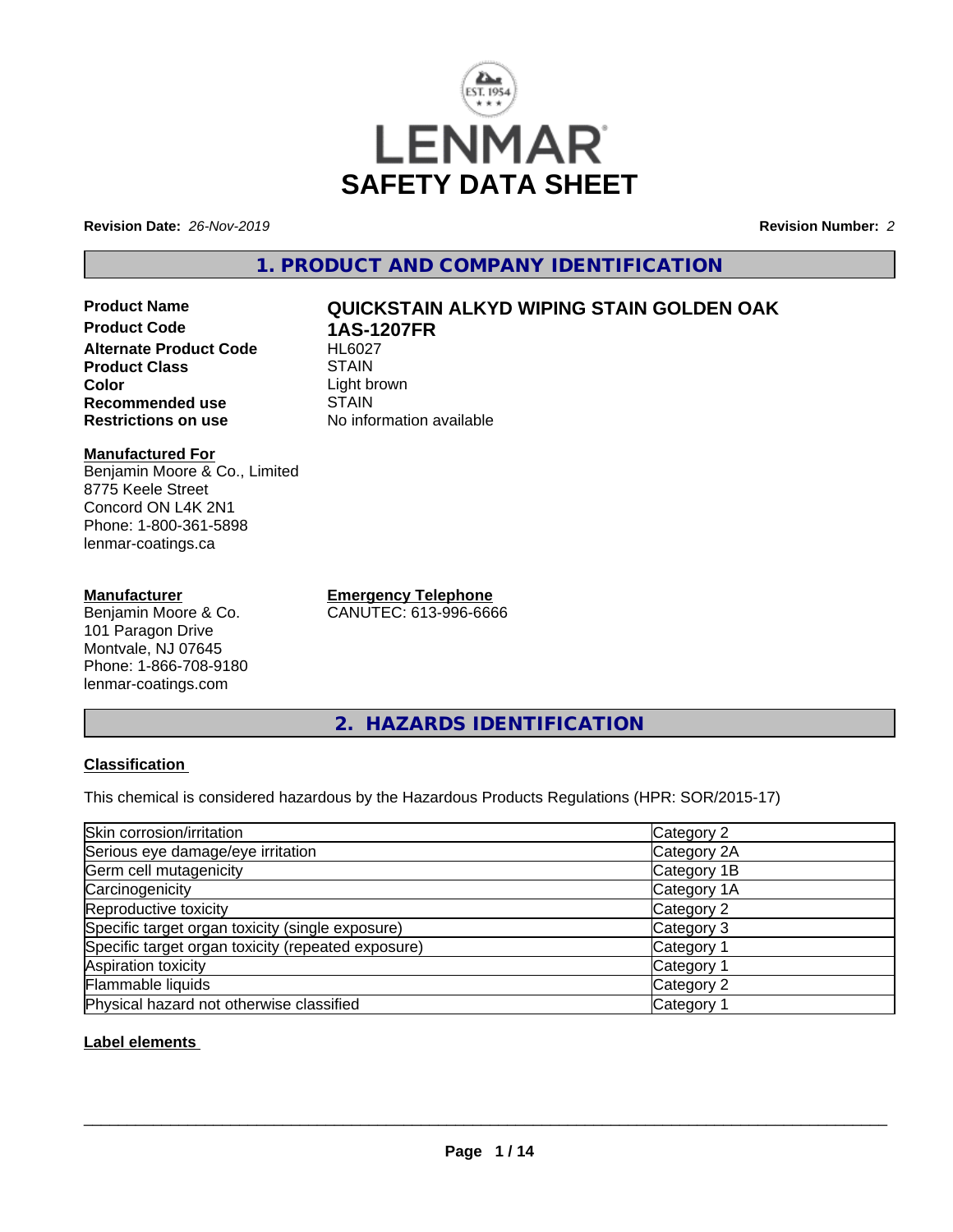## **Danger**

## **Hazard statements**

Causes skin irritation Causes serious eye irritation May cause genetic defects May cause cancer Suspected of damaging fertility or the unborn child May cause drowsiness or dizziness Causes damage to organs through prolonged or repeated exposure May be fatal if swallowed and enters airways Highly flammable liquid and vapor Risk of spontaneous combustion



**Appearance** liquid **Odor** solvent

**Precautionary Statements - Prevention**

Obtain special instructions before use Do not handle until all safety precautions have been read and understood Use personal protective equipment as required Wash face, hands and any exposed skin thoroughly after handling Wear eye/face protection Do not breathe dust/fume/gas/mist/vapors/spray Do not eat, drink or smoke when using this product Use only outdoors or in a well-ventilated area Keep away from heat, hot surfaces, sparks, open flames and other ignition sources. No smoking Keep container tightly closed Ground/bond container and receiving equipment Use explosion-proof electrical/ventilating/lighting/equipment Use only non-sparking tools Take precautionary measures against static discharge Keep cool Immediately after use, place rags, steel wool or waste used with this product in a sealed water-filled metal container or lay flat to dry. **Precautionary Statements - Response**

IF exposed or concerned: Get medical advice/attention

**Eyes**

IF IN EYES: Rinse cautiously with water for several minutes. Remove contact lenses, if present and easy to do. Continue rinsing

If eye irritation persists: Get medical advice/attention

**Skin**

If skin irritation occurs: Get medical advice/attention

IF ON SKIN (or hair): Remove/Take off immediately all contaminated clothing. Rinse skin with water/shower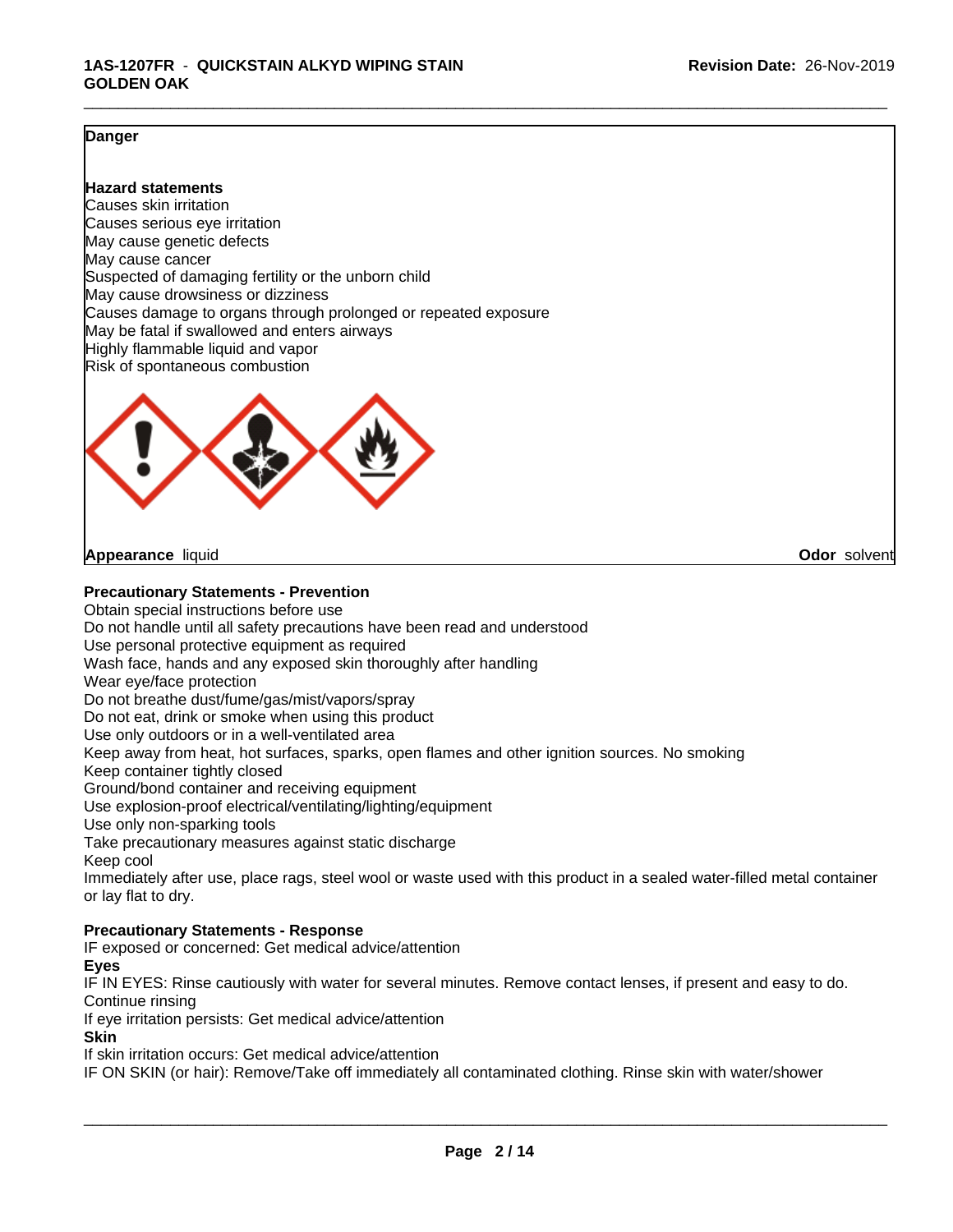Wash contaminated clothing before reuse

## **Inhalation**

IF INHALED: Remove victim to fresh air and keep at rest in a position comfortable for breathing **Ingestion** IF SWALLOWED: Immediately call a POISON CENTER or doctor/physician

Do NOT induce vomiting

#### **Fire**

In case of fire: Use CO2, dry chemical, or foam for extinction

#### **Precautionary Statements - Storage**

Store locked up Store in a well-ventilated place. Keep container tightly closed

#### **Precautionary Statements - Disposal**

Dispose of contents/container to an approved waste disposal plant Materials such as rags used with this product may begin to burn by themselves. After use, put rags in water or lay flat to dry, then discard.

\_\_\_\_\_\_\_\_\_\_\_\_\_\_\_\_\_\_\_\_\_\_\_\_\_\_\_\_\_\_\_\_\_\_\_\_\_\_\_\_\_\_\_\_\_\_\_\_\_\_\_\_\_\_\_\_\_\_\_\_\_\_\_\_\_\_\_\_\_\_\_\_\_\_\_\_\_\_\_\_\_\_\_\_\_\_\_\_\_\_\_\_\_

#### **Other information**

No information available

#### **Other hazards**

May cause allergic skin reaction

| <b>Chemical name</b>         | <b>CAS No.</b> | Weight-%      | <b>Hazardous Material</b> | Date HMIRA filed and                          |
|------------------------------|----------------|---------------|---------------------------|-----------------------------------------------|
|                              |                |               |                           | Information Review Act date exemption granted |
|                              |                |               | registry number           | (if applicable)                               |
|                              |                |               | (HMIRA registry #)        |                                               |
| Hydrotreated light naphtha   | 64742-49-0     | 7 - 13%       |                           |                                               |
| Distillates, petroleum,      | 64742-47-8     | $5 - 10%$     |                           |                                               |
| hydrotreated light           |                |               |                           |                                               |
| Solvent naphtha (petroleum), | 64742-94-5     | $5 - 10%$     |                           |                                               |
| heavy aromatic               |                |               |                           |                                               |
| Solvent naphtha, petroleum,  | 64742-95-6     | $3 - 7%$      |                           |                                               |
| light aromatic               |                |               |                           |                                               |
| n-Butyl acetate              | 123-86-4       | $3 - 7%$      |                           |                                               |
| Acetone                      | 67-64-1        | $1 - 5%$      |                           |                                               |
| 2-Butoxyethanol              | 111-76-2       | - 5%          |                           | ٠                                             |
| Stoddard solvent             | 8052-41-3      | $-5%$         |                           |                                               |
| 1,2,4-Trimethylbenzene       | $95 - 63 - 6$  | $-5%$         |                           | ۰                                             |
| VM&P naphtha                 | 64742-89-8     | - 5%          |                           |                                               |
| Xylene                       | 1330-20-7      | $1 - 5%$      |                           | ۰                                             |
| Naphthalene                  | $91 - 20 - 3$  | $0.5 - 1%$    |                           |                                               |
| Ethanol                      | 64-17-5        | $0.5 - 1%$    |                           |                                               |
| Ethyl benzene                | $100 - 41 - 4$ | $0.25 - 0.5%$ |                           |                                               |
| Octane                       | 111-65-9       | $0.1 - 0.25%$ |                           |                                               |
| Heptane                      | 142-82-5       | $0.1 - 0.25%$ |                           | ۰                                             |
| Cumene                       | 98-82-8        | $0.1 - 0.25%$ |                           |                                               |

## **3. COMPOSITION INFORMATION ON COMPONENTS**

#### **Confidential Business Information note**

\*The exact percentage (concentration) of composition has been withheld as a trade secret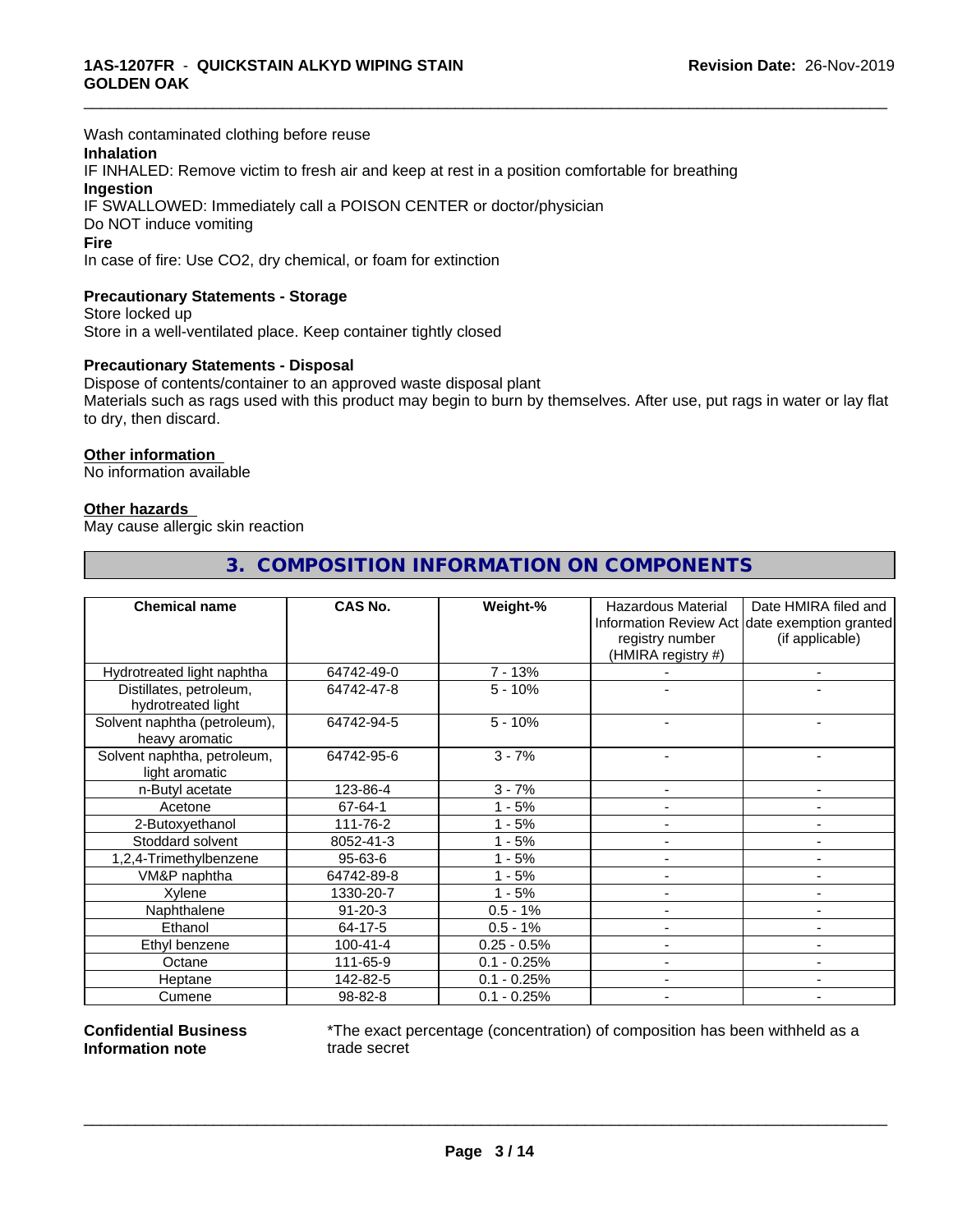| 4. FIRST AID MEASURES                                                                                                                                                                                                      |
|----------------------------------------------------------------------------------------------------------------------------------------------------------------------------------------------------------------------------|
| If symptoms persist, call a physician. Show this safety data<br>sheet to the doctor in attendance.                                                                                                                         |
| Immediately flush with plenty of water. After initial flushing,<br>remove any contact lenses and continue flushing for at<br>least 15 minutes. Keep eye wide open while rinsing. If<br>symptoms persist, call a physician. |
| Wash off immediately with soap and plenty of water<br>removing all contaminated clothes and shoes. If skin<br>irritation persists, call a physician.                                                                       |
| Move to fresh air. If symptoms persist, call a physician.<br>If not breathing, give artificial respiration. Call a physician<br>immediately.                                                                               |
| Clean mouth with water and afterwards drink plenty of<br>water. Do not induce vomiting without medical advice.<br>Never give anything by mouth to an unconscious person.<br>Consult a physician.                           |
| Use personal protective equipment.                                                                                                                                                                                         |
| May cause allergic skin reaction.                                                                                                                                                                                          |
| Treat symptomatically.                                                                                                                                                                                                     |
|                                                                                                                                                                                                                            |

**5. FIRE-FIGHTING MEASURES**

| <b>Flammable Properties</b>                           | Vapors may travel considerable distance to a source of<br>ignition and flash back. Vapors may cause flash fire.                                                                                                                                                                                |
|-------------------------------------------------------|------------------------------------------------------------------------------------------------------------------------------------------------------------------------------------------------------------------------------------------------------------------------------------------------|
| <b>Suitable Extinguishing Media</b>                   | Foam, dry powder or water. Use extinguishing measures<br>that are appropriate to local circumstances and the<br>surrounding environment.                                                                                                                                                       |
| Protective equipment and precautions for firefighters | As in any fire, wear self-contained breathing apparatus<br>pressure-demand, MSHA/NIOSH (approved or equivalent)<br>and full protective gear.                                                                                                                                                   |
| <b>Hazardous combustion products</b>                  | Burning may result in carbon dioxide, carbon monoxide<br>and other combustion products of varying composition<br>which may be toxic and/or irritating.                                                                                                                                         |
| <b>Specific Hazards Arising From The Chemical</b>     | Flammable. Flash back possible over considerable<br>distance. Keep product and empty container away from<br>heat and sources of ignition. Closed containers may<br>rupture if exposed to fire or extreme heat. Thermal<br>decomposition can lead to release of irritating gases and<br>vapors. |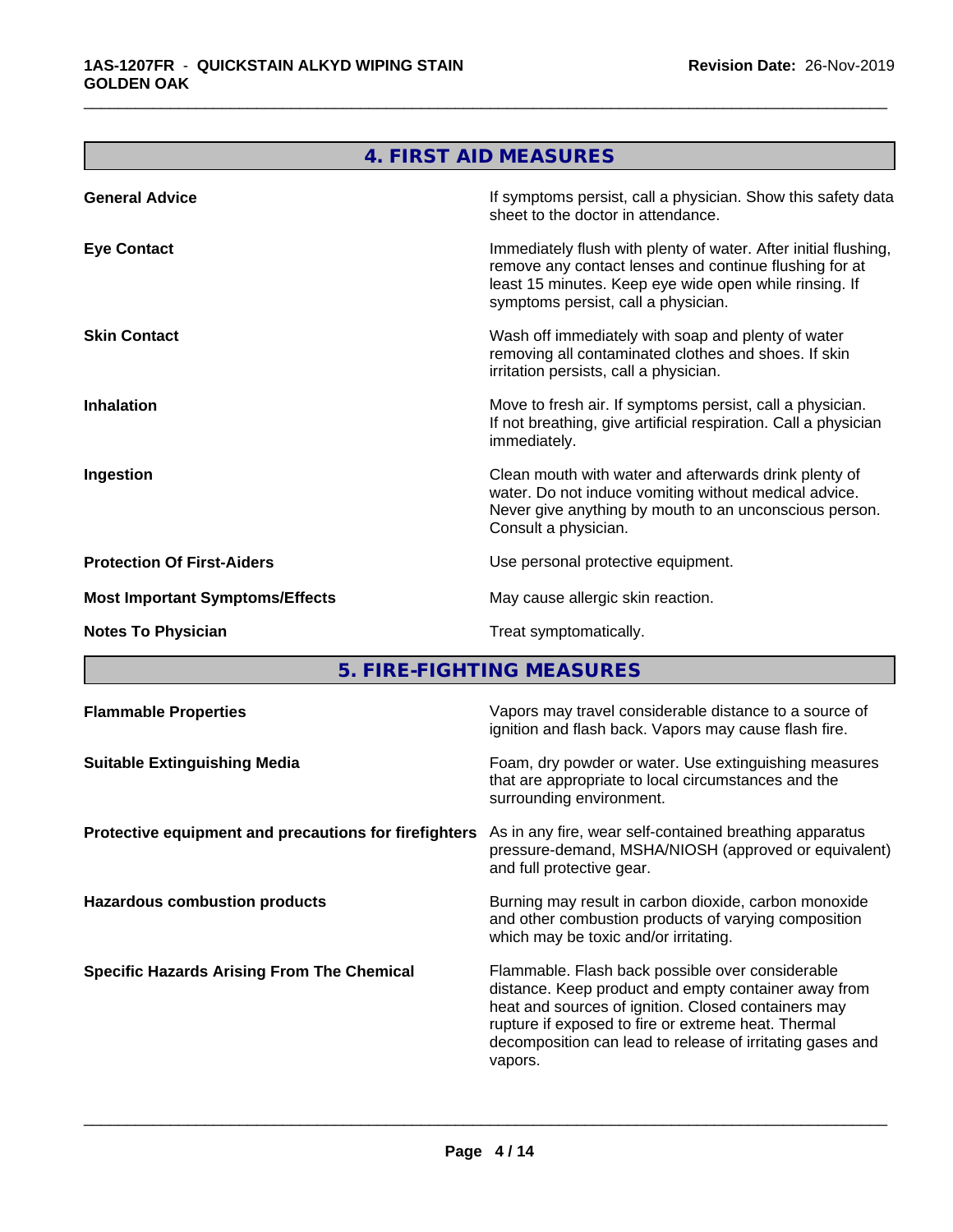| Sensitivity to mechanical impact                                                               |                 | <b>No</b>                      |                                |
|------------------------------------------------------------------------------------------------|-----------------|--------------------------------|--------------------------------|
| Sensitivity to static discharge                                                                |                 | Yes                            |                                |
| <b>Flash Point Data</b><br>Flash point (°F)<br>Flash Point (°C)<br><b>Method</b>               |                 | 55<br>13<br><b>PMCC</b>        |                                |
| <b>Flammability Limits In Air</b>                                                              |                 |                                |                                |
| Lower flammability limit:<br><b>Upper flammability limit:</b>                                  |                 | Not available<br>Not available |                                |
| <b>NFPA</b><br>Health: 2                                                                       | Flammability: 3 | Instability: 0                 | <b>Special: Not Applicable</b> |
| <b>NFPA Legend</b><br>0 - Not Hazardous<br>$\lambda$ $\sim$ $\sim$ $\sim$ $\sim$ $\sim$ $\sim$ |                 |                                |                                |

- 1 Slightly
- 2 Moderate
- 3 High
- 4 Severe

*The ratings assigned are only suggested ratings, the contractor/employer has ultimate responsibilities for NFPA ratings where this system is used.*

*Additional information regarding the NFPA rating system is available from the National Fire Protection Agency (NFPA) at www.nfpa.org.*

**6. ACCIDENTAL RELEASE MEASURES**

| <b>Personal Precautions</b>      | Remove all sources of ignition. Take precautions to<br>prevent flashback. Ground and bond all containers and<br>handling equipment. Take precautionary measures against<br>static discharges. Ensure adequate ventilation. Avoid<br>contact with skin, eyes and clothing. Use personal<br>protective equipment.  |
|----------------------------------|------------------------------------------------------------------------------------------------------------------------------------------------------------------------------------------------------------------------------------------------------------------------------------------------------------------|
| <b>Other Information</b>         | Prevent further leakage or spillage if safe to do so. Do not<br>allow material to contaminate ground water system.<br>Prevent product from entering drains. Do not flush into<br>surface water or sanitary sewer system. Local authorities<br>should be advised if significant spillages cannot be<br>contained. |
| <b>Environmental precautions</b> | See Section 12 for additional Ecological Information.                                                                                                                                                                                                                                                            |
| <b>Methods for Cleaning Up</b>   | Dam up. Soak up with inert absorbent material. Use a<br>non-sparking or explosion proof means to transfer material<br>to a sealed, appropriate container for disposal. Clean<br>contaminated surface thoroughly.                                                                                                 |

**7. HANDLING AND STORAGE**

Handling **Handling Handling Avoid contact with skin, eyes and clothing. Wear personal** protective equipment. Do not breathe vapors or spray mist.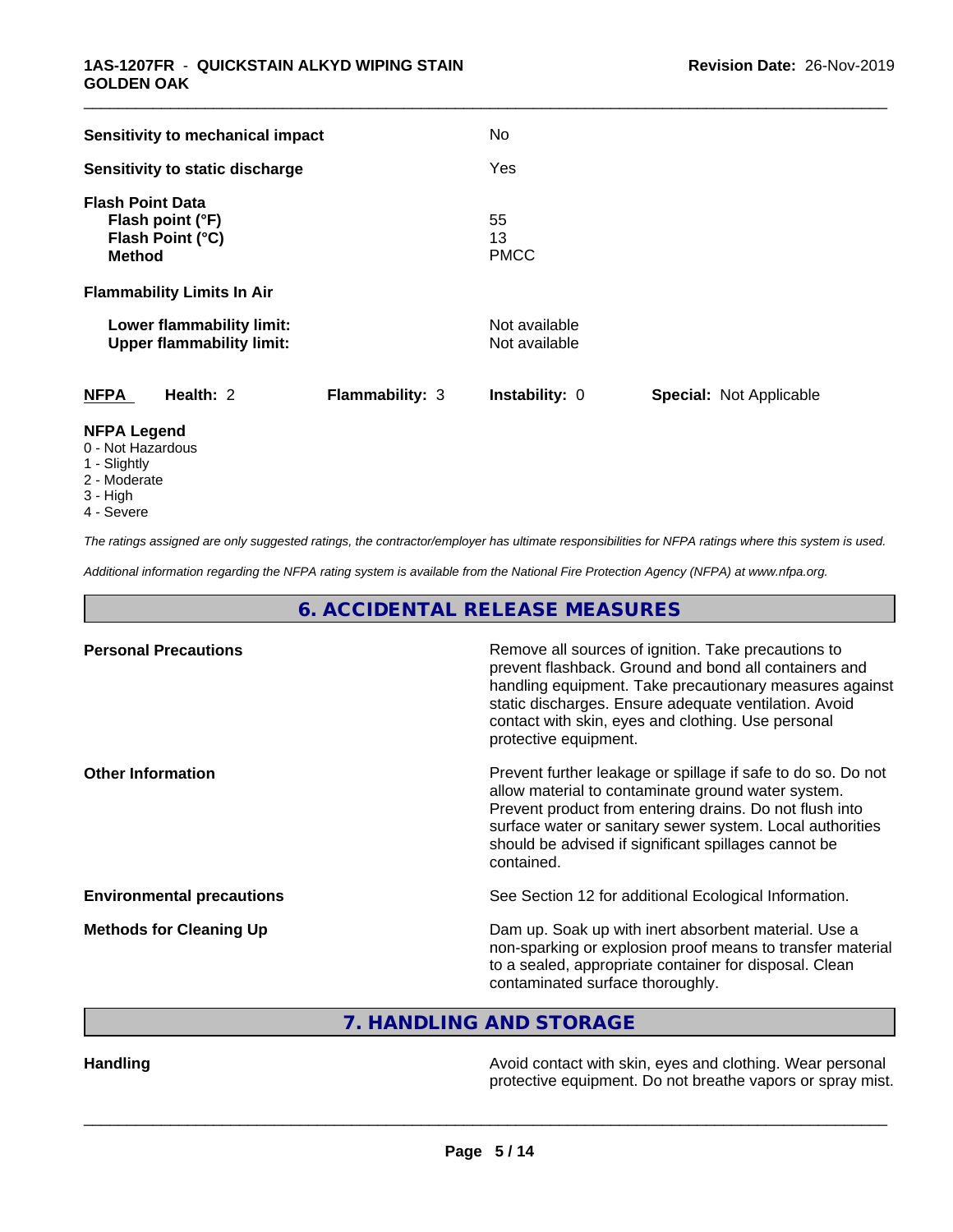Use only in ventilated areas. Prevent vapor build-up by providing adequate ventilation during and after use.

\_\_\_\_\_\_\_\_\_\_\_\_\_\_\_\_\_\_\_\_\_\_\_\_\_\_\_\_\_\_\_\_\_\_\_\_\_\_\_\_\_\_\_\_\_\_\_\_\_\_\_\_\_\_\_\_\_\_\_\_\_\_\_\_\_\_\_\_\_\_\_\_\_\_\_\_\_\_\_\_\_\_\_\_\_\_\_\_\_\_\_\_\_

Take precautionary measures against static discharges. To avoid ignition of vapors by static electricity discharge, all metal parts of the equipment must be grounded. Keep away from heat, sparks and flame. Do not smoke. Extinguish all flames and pilot lights, and turn off stoves, heaters, electric motors and other sources of ignition during use and until all vapors are gone. Ignition and/or flash back may occur.

**Storage Keep containers tightly closed in a dry, cool and get a dry and storage Keep containers tightly closed in a dry, cool and** well-ventilated place. Keep away from heat. Keep away from open flames, hot surfaces and sources of ignition. Keep in properly labeled containers. Keep out of the reach of children.

> **DANGER** - Rags, steel wool or waste soaked with this product may spontaneously catch fire if improperly discarded. Immediately after use, place rags, steel wool or waste in a sealed water-filled metal container.

**Incompatible Materials Incompatible with strong acids and bases and strong** oxidizing agents.

# **8. EXPOSURE CONTROLS/PERSONAL PROTECTION**

## **Exposure Limits**

| <b>Chemical name</b>    | <b>ACGIH TLV</b> | <b>Alberta</b>                | <b>British Columbia</b>      | <b>Ontario</b>                | Quebec                         |
|-------------------------|------------------|-------------------------------|------------------------------|-------------------------------|--------------------------------|
| Distillates, petroleum, | N/E              | N/E                           | 200 mg/m <sup>3</sup> - TWA  | N/E                           | N/E                            |
| hydrotreated light      |                  |                               | Skin absorption can          |                               |                                |
|                         |                  |                               | contribute to overall        |                               |                                |
|                         |                  |                               | exposure.                    |                               |                                |
| n-Butyl acetate         | 150 ppm - TWA    | 150 ppm - TWA                 | 20 ppm - TWA                 | 150 ppm - TWA                 | 150 ppm - TWAEV                |
|                         | 200 ppm - STEL   | $713$ mg/m <sup>3</sup> - TWA |                              | 200 ppm - STEL                | 713 mg/m <sup>3</sup> - TWAEV  |
|                         |                  | 200 ppm - STEL                |                              |                               | 200 ppm - STEV                 |
|                         |                  | 950 mg/m $3 -$ STEL           |                              |                               | 950 mg/m $3 -$ STEV            |
| Acetone                 | 250 ppm - TWA    | 500 ppm - TWA                 | 250 ppm - TWA                | 500 ppm - TWA                 | 500 ppm - TWAEV                |
|                         | 500 ppm - STEL   | 1200 mg/m $3$ - TWA           | 500 ppm - STEL               | 750 ppm - STEL                | 1190 mg/m <sup>3</sup> - TWAEV |
|                         |                  | 750 ppm - STEL                |                              |                               | 1000 ppm - STEV                |
|                         |                  | 1800 mg/m $3 -$ STEL          |                              |                               | 2380 mg/m <sup>3</sup> - STEV  |
| 2-Butoxyethanol         | 20 ppm - TWA     | 20 ppm - TWA                  | 20 ppm - TWA                 | 20 ppm - TWA                  | 20 ppm - TWAEV                 |
|                         |                  | 97 mg/m $3$ - TWA             |                              |                               | 97 mg/m <sup>3</sup> - TWAEV   |
| Stoddard solvent        | 100 ppm - TWA    | 100 ppm - TWA                 | 290 mg/m $3$ - TWA           | $525$ mg/m <sup>3</sup> - TWA | 100 ppm - TWAEV                |
|                         |                  | $572$ mg/m <sup>3</sup> - TWA | 580 mg/m <sup>3</sup> - STEL |                               | 525 mg/m <sup>3</sup> - TWAEV  |
| Xylene                  | 100 ppm - TWA    | 100 ppm - TWA                 | 100 ppm - TWA                | 100 ppm - TWA                 | 100 ppm - TWAEV                |
|                         | 150 ppm - STEL   | 434 mg/m $3$ - TWA            | 150 ppm - STEL               | 150 ppm - STEL                | 434 mg/m <sup>3</sup> - TWAEV  |
|                         |                  | 150 ppm - STEL                |                              |                               | 150 ppm - STEV                 |
|                         |                  | 651 mg/m $3 -$ STEL           |                              |                               | 651 mg/m <sup>3</sup> - STEV   |
| Naphthalene             | 10 ppm - $TWA$   | 10 ppm - TWA                  | 10 ppm - TWA                 | 10 ppm - TWA                  | 10 ppm - TWAEV                 |
|                         | Skin             | 52 mg/m $3$ - TWA             | 15 ppm - STEL                | 15 ppm - STEL                 | 52 mg/m <sup>3</sup> - TWAEV   |
|                         |                  | 15 ppm - STEL                 | Skin absorption can          | Danger of cutaneous           | 15 ppm - STEV                  |
|                         |                  | 79 mg/m <sup>3</sup> - STEL   | contribute to overall        | absorption                    | 79 mg/m $3 -$ STEV             |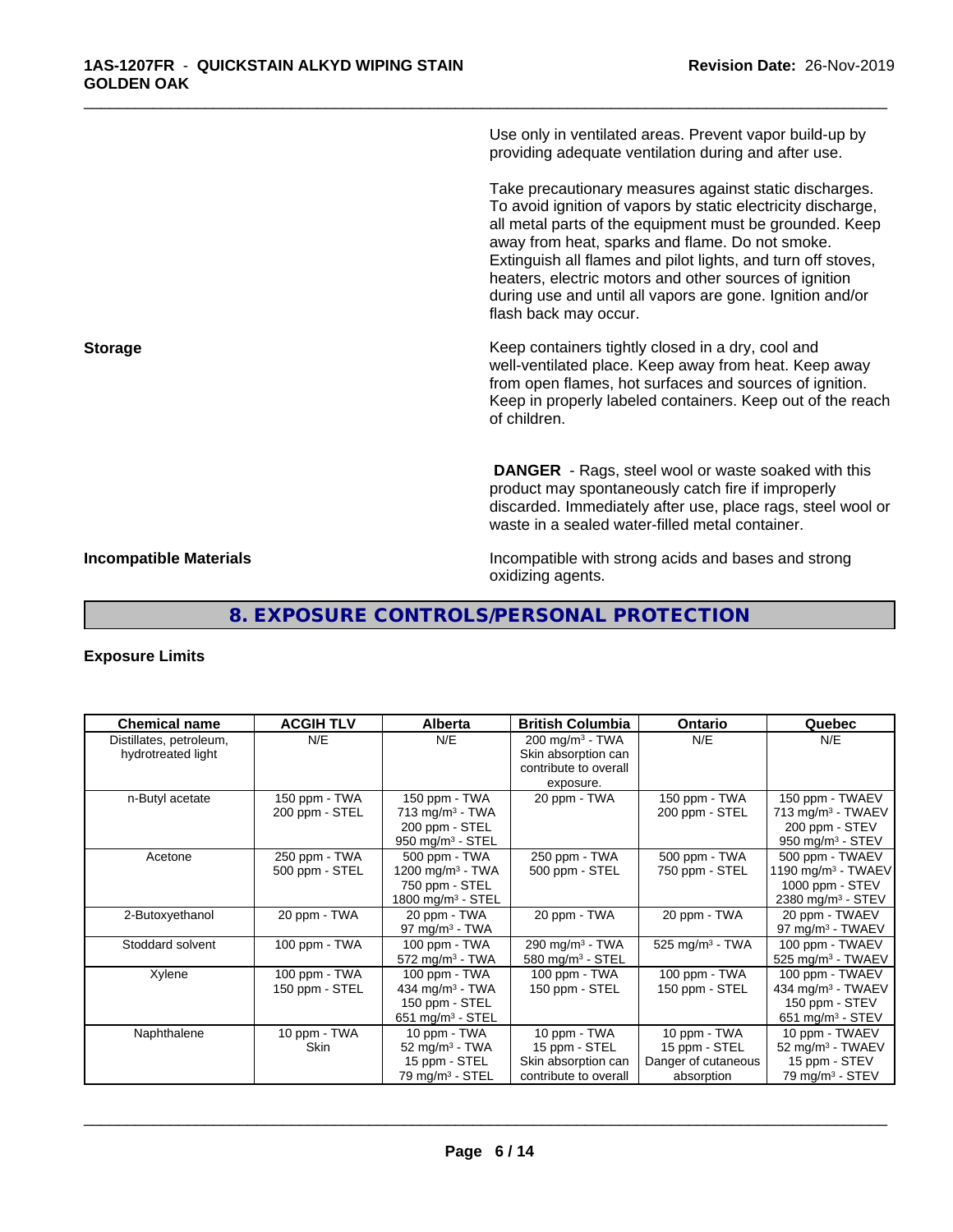#### **1AS-1207FR** - **QUICKSTAIN ALKYD WIPING STAIN GOLDEN OAK**

|               |                | Substance may be                | exposure.                 |                 |                                |
|---------------|----------------|---------------------------------|---------------------------|-----------------|--------------------------------|
|               |                | readily absorbed                |                           |                 |                                |
|               |                | through intact skin             |                           |                 |                                |
| Ethanol       | STEL: 1000 ppm | 1000 ppm - TWA                  | 1000 ppm - STEL           | 1000 ppm - STEL | 1000 ppm - TWAEV               |
|               |                | 1880 mg/m <sup>3</sup> - TWA    |                           |                 | 1880 mg/m <sup>3</sup> - TWAEV |
| Ethyl benzene | 20 ppm - TWA   | 100 ppm - TWA                   | 20 ppm - $T\overline{WA}$ | 20 ppm - $TWA$  | 100 ppm - TWAEV                |
|               |                | 434 mg/m $3$ - TWA              |                           |                 | 434 mg/m $3$ - TWAEV           |
|               |                | 125 ppm - STEL                  |                           |                 | 125 ppm - STEV                 |
|               |                | $543$ mg/m <sup>3</sup> - STEL  |                           |                 | 543 mg/m $3 -$ STEV            |
| Octane        | 300 ppm - TWA  | 300 ppm - TWA                   | 300 ppm - TWA             | 300 ppm - TWA   | 300 ppm - TWAEV                |
|               |                | 1400 mg/m $3$ - TWA             |                           |                 | 1400 mg/m <sup>3</sup> - TWAEV |
|               |                |                                 |                           |                 | 375 ppm - STEV                 |
|               |                |                                 |                           |                 | 1750 mg/m $3 -$ STEV           |
| Heptane       | 400 ppm - TWA  | 400 ppm - TWA                   | 400 ppm - TWA             | 400 ppm - TWA   | 400 ppm - TWAEV                |
|               | 500 ppm - STEL | 1640 mg/m <sup>3</sup> - TWA    | 500 ppm - STEL            | 500 ppm - STEL  | 1640 mg/m <sup>3</sup> - TWAEV |
|               |                | 500 ppm - STEL                  |                           |                 | 500 ppm - STEV                 |
|               |                | $2050$ mg/m <sup>3</sup> - STEL |                           |                 | 2050 mg/m <sup>3</sup> - STEV  |
| Cumene        | 50 ppm - TWA   | 50 ppm - TWA                    | 25 ppm - TWA              | 50 ppm - TWA    | 50 ppm - TWAEV                 |
|               |                | 246 mg/m $3$ - TWA              | 75 ppm - STEL             |                 | 246 mg/m $3$ - TWAEV           |

\_\_\_\_\_\_\_\_\_\_\_\_\_\_\_\_\_\_\_\_\_\_\_\_\_\_\_\_\_\_\_\_\_\_\_\_\_\_\_\_\_\_\_\_\_\_\_\_\_\_\_\_\_\_\_\_\_\_\_\_\_\_\_\_\_\_\_\_\_\_\_\_\_\_\_\_\_\_\_\_\_\_\_\_\_\_\_\_\_\_\_\_\_

#### **Legend**

ACGIH - American Conference of Governmental Industrial Hygienists Alberta - Alberta Occupational Exposure Limits British Columbia - British Columbia Occupational Exposure Limits

Ontario - Ontario Occupational Exposure Limits

Quebec - Quebec Occupational Exposure Limits

N/E - Not established

**Personal Protective Equipment**

**Engineering Measures Ensure** Ensure adequate ventilation, especially in confined areas.

**Eye/Face Protection** Safety glasses with side-shields. If splashes are likely to occur, wear: Tightly fitting safety goggles **Skin Protection Protection Protective gloves and impervious clothing. Respiratory Protection Number 1** (Use only with adequate ventilation. In operations where exposure limits are exceeded, use a NIOSH approved respirator that has been selected by a technically qualified person for the specific work conditions. When spraying the product or applying in confined areas, wear a NIOSH approved respirator specified for paint spray or organic vapors.

**Hygiene Measures Avoid contact with skin, eyes and clothing. Remove and Avoid contact with skin, eyes and clothing. Remove and** wash contaminated clothing before re-use. Wash thoroughly after handling.

## **9. PHYSICAL AND CHEMICAL PROPERTIES**

**Appearance** liquid **Odor** solvent **Density (lbs/gal)** 7.25 - 7.35 **Specific Gravity** 0.87 - 0.89

**Odor Threshold** No information available **pH** No information available **Viscosity (cps)** No information available Notice 1, 1999 **Solubility(ies)** No information available **Water solubility** No information available **Evaporation Rate No information available No information available Vapor pressure** No information available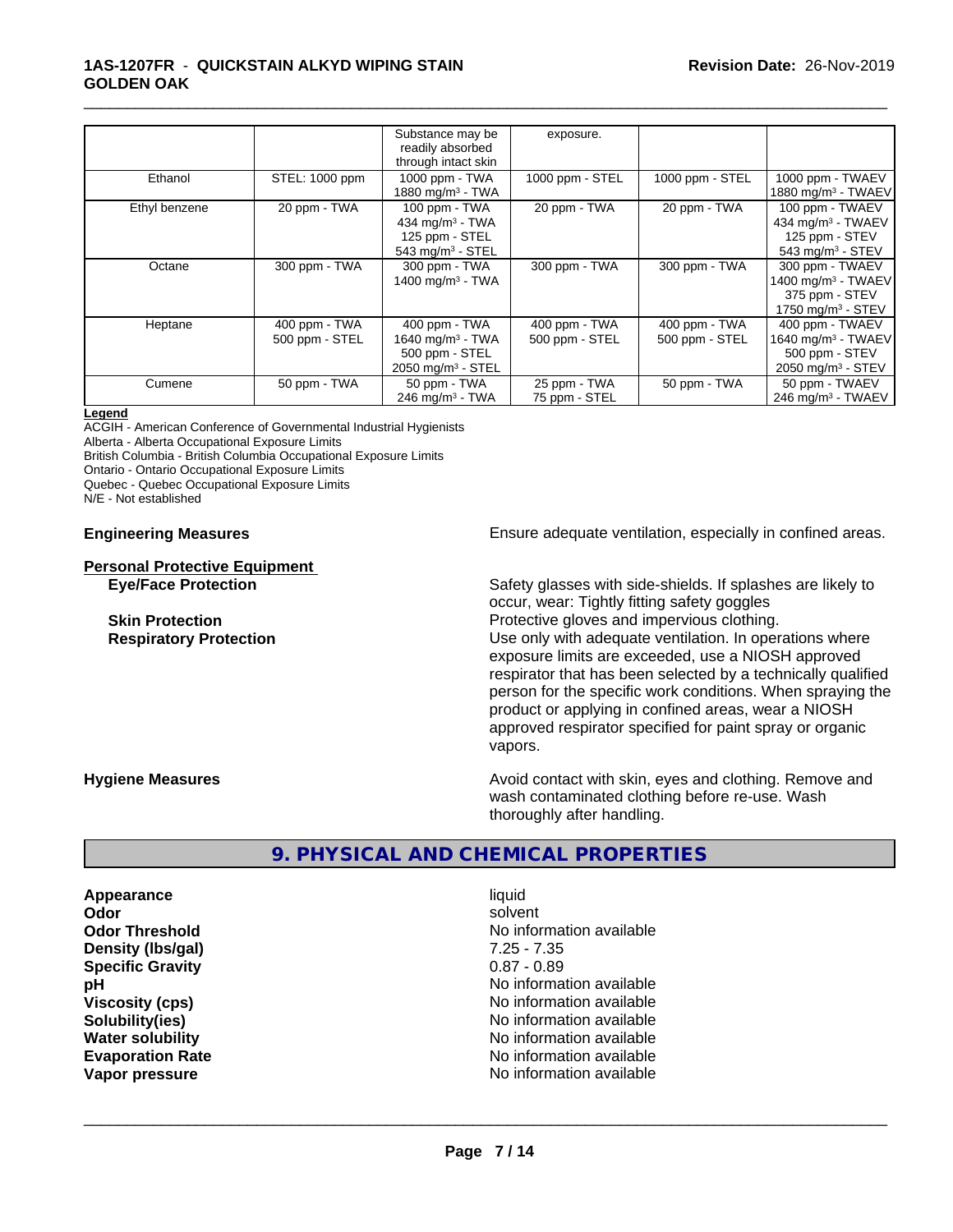#### **1AS-1207FR** - **QUICKSTAIN ALKYD WIPING STAIN GOLDEN OAK**

**Vapor density**<br> **We Solids**<br>
We Solids
20 - 40 **Wt. % Solids** 30 - 40<br> **Vol. % Solids** 30 - 40 **Vol. % Solids** 30 - 40<br> **Wt. % Volatiles** 60 - 70 **Wt. % Volatiles Vol. % Volatiles** 60 - 70 **VOC Regulatory Limit (g/L)** < 550 **Boiling Point (°F)** 136 **Boiling Point (°C)** 58 **Freezing point (°F)** The state of the state of the Noinformation available **Freezing Point (°C)** and **COV** No information available **Flash point (°F)** 55 **Flash Point (°C)** 13 **Method** PMCC **Flammability (solid, gas)**<br> **Upper flammability limit:**<br>
Upper flammability limit:<br>  $\begin{array}{ccc}\n\bullet & \bullet & \bullet \\
\bullet & \bullet & \bullet\n\end{array}$ **Upper flammability limit: Lower flammability limit:**<br> **Autoignition Temperature (°F)** Not applicable available and the Mustafable and Mustafable and Mustafable and Mu **Autoignition Temperature (°F) Autoignition Temperature (°C)** No information available **Decomposition Temperature (°F)** No information available **Decomposition Temperature (°C)** No information available **Partition coefficient** No information available

\_\_\_\_\_\_\_\_\_\_\_\_\_\_\_\_\_\_\_\_\_\_\_\_\_\_\_\_\_\_\_\_\_\_\_\_\_\_\_\_\_\_\_\_\_\_\_\_\_\_\_\_\_\_\_\_\_\_\_\_\_\_\_\_\_\_\_\_\_\_\_\_\_\_\_\_\_\_\_\_\_\_\_\_\_\_\_\_\_\_\_\_\_

# **10. STABILITY AND REACTIVITY**

| <b>Reactivity</b>                         | Not Applicable                                                                                                            |
|-------------------------------------------|---------------------------------------------------------------------------------------------------------------------------|
| <b>Chemical Stability</b>                 | Stable under normal conditions. Hazardous polymerisation<br>does not occur.                                               |
| <b>Conditions to avoid</b>                | Keep away from open flames, hot surfaces, static<br>electricity and sources of ignition. Sparks. Elevated<br>temperature. |
| <b>Incompatible Materials</b>             | Incompatible with strong acids and bases and strong<br>oxidizing agents.                                                  |
| <b>Hazardous Decomposition Products</b>   | Thermal decomposition can lead to release of irritating<br>gases and vapors.                                              |
| <b>Possibility of hazardous reactions</b> | None under normal conditions of use.                                                                                      |

# **11. TOXICOLOGICAL INFORMATION**

#### **Product Information Information on likely routes of exposure**

**Acute Toxicity** 

**Principal Routes of Exposure Exposure** Eye contact, skin contact and inhalation.

**Product Information Repeated or prolonged exposure to organic solvents may** Repeated or prolonged exposure to organic solvents may lead to permanent brain and nervous system damage. Intentional misuse by deliberately concentrating and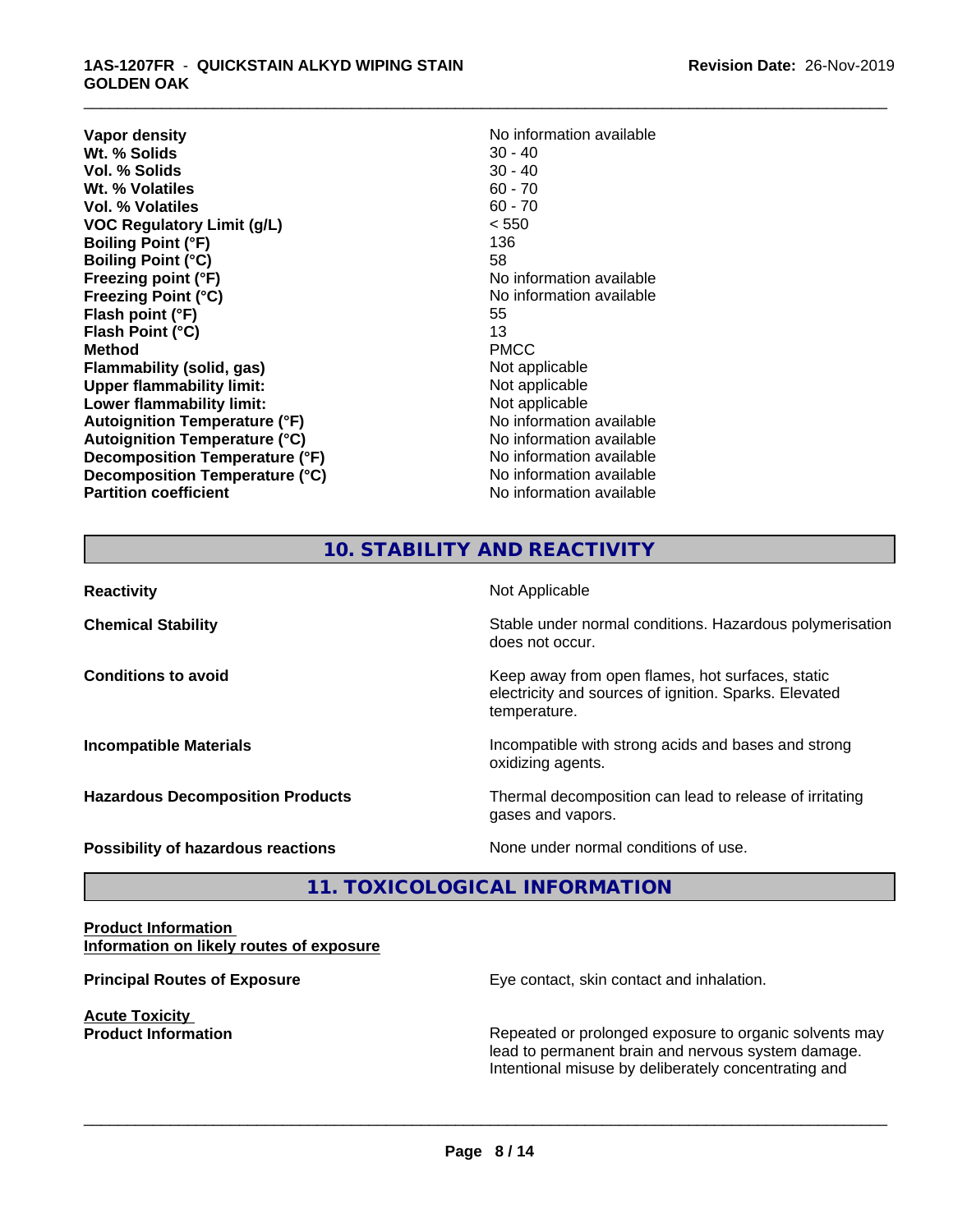|                                                                                            | inhaling vapors may be harmful or fatal.                                                                                                                                                                                                                         |
|--------------------------------------------------------------------------------------------|------------------------------------------------------------------------------------------------------------------------------------------------------------------------------------------------------------------------------------------------------------------|
| Symptoms related to the physical, chemical and toxicological characteristics               |                                                                                                                                                                                                                                                                  |
| <b>Symptoms</b>                                                                            | No information available                                                                                                                                                                                                                                         |
| Delayed and immediate effects as well as chronic effects from short and long-term exposure |                                                                                                                                                                                                                                                                  |
| Eye contact<br><b>Skin contact</b>                                                         | Contact with eyes may cause irritation.<br>May cause skin irritation and/or dermatitis. Prolonged skin<br>contact may defat the skin and produce dermatitis.                                                                                                     |
| <b>Inhalation</b>                                                                          | Harmful by inhalation. High vapor / aerosol concentrations<br>are irritating to the eyes, nose, throat and lungs and may<br>cause headaches, dizziness, drowsiness,<br>unconsciousness, and other central nervous system<br>effects.                             |
| Ingestion                                                                                  | Harmful if swallowed. Ingestion may cause irritation to<br>mucous membranes. Small amounts of this product<br>aspirated into the respiratory system during ingestion or<br>vomiting may cause mild to severe pulmonary injury,<br>possibly progressing to death. |
| <b>Sensitization</b>                                                                       | May cause an allergic skin reaction.                                                                                                                                                                                                                             |
| <b>Neurological Effects</b>                                                                | No information available.                                                                                                                                                                                                                                        |
| <b>Mutagenic Effects</b>                                                                   | No information available.                                                                                                                                                                                                                                        |
| <b>Reproductive Effects</b>                                                                | Possible risk of impaired fertility. Possible risk of harm to<br>the unborn child.                                                                                                                                                                               |
| <b>Developmental Effects</b>                                                               | No information available.                                                                                                                                                                                                                                        |
| <b>Target organ effects</b>                                                                | No information available.                                                                                                                                                                                                                                        |
| <b>STOT - single exposure</b>                                                              | May cause disorder and damage to the. Respiratory<br>system. Central nervous system.                                                                                                                                                                             |
| <b>STOT - repeated exposure</b>                                                            | Causes damage to organs through prolonged or repeated<br>exposure if inhaled. May cause disorder and damage to<br>the. liver. kidney. spleen. blood. Central nervous system.<br>Causes damage to organs through prolonged or repeated<br>exposure.               |
| Other adverse effects<br><b>Aspiration Hazard</b>                                          | No information available.<br>May be harmful if swallowed and enters airways. Small<br>amounts of this product aspirated into the respiratory<br>system during ingestion or vomiting may cause mild to<br>severe pulmonary injury, possibly progressing to death. |

### **Numerical measures of toxicity**

**The following values are calculated based on chapter 3.1 of the GHS document**

| ATEmix (oral)                        | 5884 mg/ka |
|--------------------------------------|------------|
| <b>ATEmix (dermal)</b>               | 4120 mg/ka |
| <b>ATEmix (inhalation-dust/mist)</b> | 28.6 mg/L  |
| ATEmix (inhalation-vapor)            | 67 ma/L    |

## **Component Information**

| hemical name<br>.                          | DEC<br>$\overline{H}$<br>-Lu | n∆r<br>п<br>∟טט<br>нан н<br>┚⋻          | $\Gamma$<br><b>Inhalation</b><br>LC50                                 |
|--------------------------------------------|------------------------------|-----------------------------------------|-----------------------------------------------------------------------|
| naphtha<br>reated<br>. Ivdrc<br>liah<br>ОП | 5000<br>Rat<br>ma/kc         | $\overline{1}$<br>Rabbit<br>ma/ka<br>uu | 70000<br>Rat<br>ppm<br>-<br>$\overline{\phantom{a}}$<br>=<br>w<br>т і |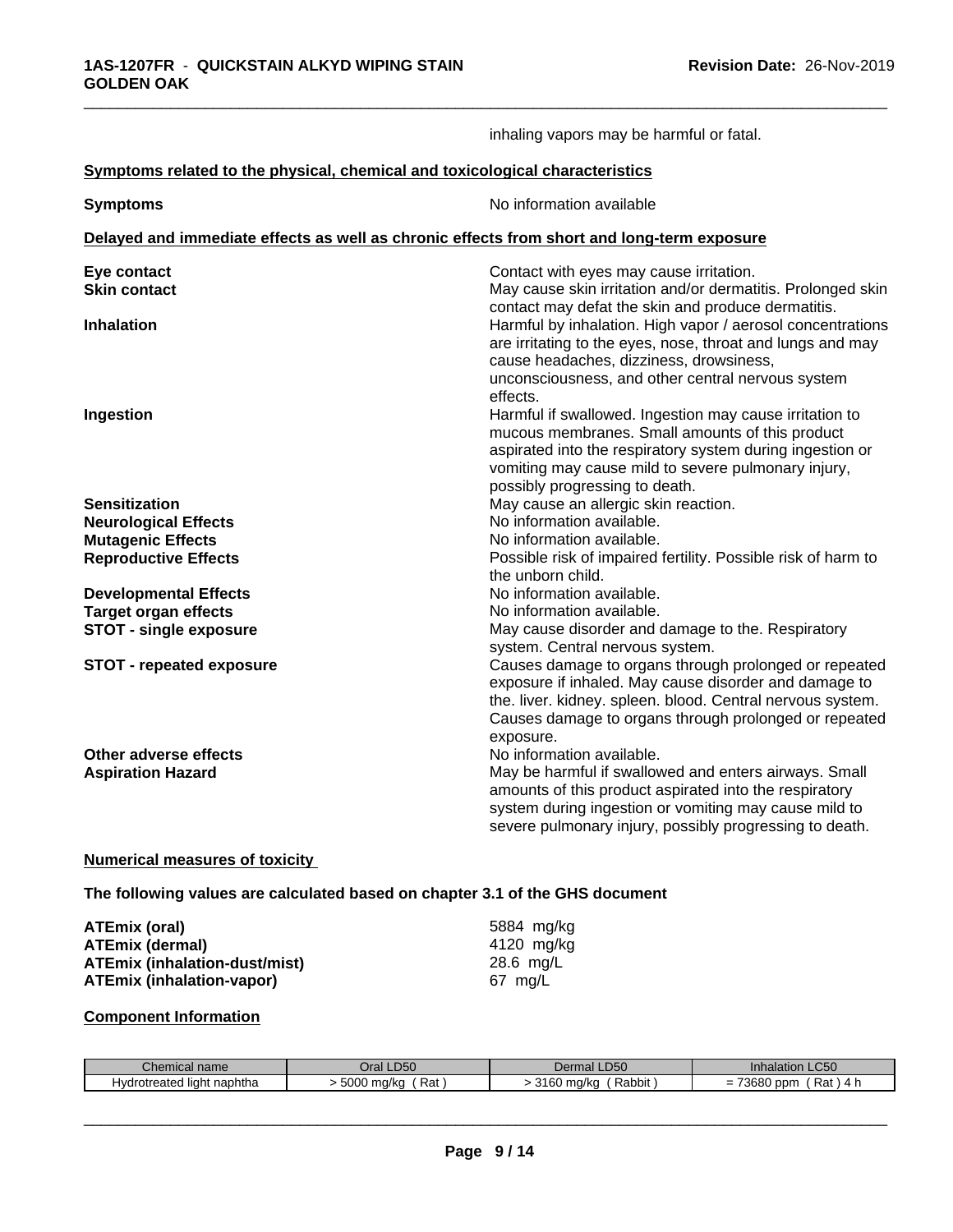## **1AS-1207FR** - **QUICKSTAIN ALKYD WIPING STAIN GOLDEN OAK**

| 64742-49-0                                                   |                                                                          |                             |                                                                 |
|--------------------------------------------------------------|--------------------------------------------------------------------------|-----------------------------|-----------------------------------------------------------------|
| Distillates, petroleum, hydrotreated<br>light<br>64742-47-8  | $> 5000$ mg/kg (Rat)                                                     | $>$ 2000 mg/kg (Rabbit)     | $> 5.2$ mg/L (Rat) 4 h                                          |
| Solvent naphtha (petroleum), heavy<br>aromatic<br>64742-94-5 | $> 5000$ mg/kg (Rat)                                                     | > 2 mL/kg (Rabbit)          | $> 590$ mg/m <sup>3</sup> (Rat) 4 h                             |
| Solvent naphtha, petroleum, light<br>aromatic<br>64742-95-6  | $= 8400$ mg/kg (Rat)                                                     | $>$ 2000 mg/kg (Rabbit)     | $= 3400$ ppm (Rat) 4 h                                          |
| n-Butyl acetate<br>123-86-4                                  | $= 10768$ mg/kg (Rat)                                                    | > 17600 mg/kg (Rabbit)      |                                                                 |
| Acetone<br>67-64-1                                           | $= 5800$ mg/kg (Rat)                                                     |                             | $= 50100$ mg/m <sup>3</sup> (Rat) 8 h                           |
| 2-Butoxyethanol<br>111-76-2                                  | $= 1300$ mg/kg (Rat)                                                     | $>$ 2000 mg/kg (Rabbit)     | > 4.9 mg/L (Rat) 3H                                             |
| 1,2,4-Trimethylbenzene<br>$95 - 63 - 6$                      | $=$ 3280 mg/kg (Rat)                                                     | $>$ 3160 mg/kg (Rabbit)     | $= 18$ g/m <sup>3</sup> (Rat) 4 h                               |
| VM&P naphtha<br>64742-89-8                                   |                                                                          | $=$ 3000 mg/kg (Rabbit)     |                                                                 |
| Xylene<br>1330-20-7                                          | $=$ 3500 mg/kg (Rat)                                                     | $>$ 4350 mg/kg (Rabbit)     | $= 29.08$ mg/L (Rat) 4 h                                        |
| Naphthalene<br>$91 - 20 - 3$                                 | = 1110 mg/kg (Rat) = 490 mg/kg ( = 1120 mg/kg (Rabbit) > 20 g/kg<br>Rat) | Rabbit)                     | $>$ 340 mg/m <sup>3</sup> (Rat) 1 h                             |
| Ethanol<br>64-17-5                                           | $= 7060$ mg/kg (Rat)                                                     |                             | $= 124.7$ mg/L (Rat) 4 h                                        |
| Ethyl benzene<br>100-41-4                                    | $=$ 3500 mg/kg (Rat)                                                     | $= 15400$ mg/kg (Rabbit)    | $= 17.2$ mg/L (Rat) 4 h                                         |
| Octane<br>111-65-9                                           |                                                                          |                             | $= 118$ g/m <sup>3</sup> (Rat) 4 h = 25260 ppm<br>(Rat) 4 h     |
| Heptane<br>142-82-5                                          |                                                                          | $=$ 3000 mg/kg (Rabbit)     | $= 103$ g/m <sup>3</sup> (Rat) 4 h                              |
| Cumene<br>98-82-8                                            | $= 1400$ mg/kg (Rat)                                                     | $= 12300 \mu L/kg$ (Rabbit) | $> 3577$ ppm (Rat) 6 h = 39000<br>mg/m <sup>3</sup> (Rat) $4 h$ |

\_\_\_\_\_\_\_\_\_\_\_\_\_\_\_\_\_\_\_\_\_\_\_\_\_\_\_\_\_\_\_\_\_\_\_\_\_\_\_\_\_\_\_\_\_\_\_\_\_\_\_\_\_\_\_\_\_\_\_\_\_\_\_\_\_\_\_\_\_\_\_\_\_\_\_\_\_\_\_\_\_\_\_\_\_\_\_\_\_\_\_\_\_

## **Carcinogenicity**

*The information below indicateswhether each agency has listed any ingredient as a carcinogen:.*

| <b>Chemical name</b> | <b>IARC</b>                    | <b>NTP</b>                   |
|----------------------|--------------------------------|------------------------------|
|                      | 2B - Possible Human Carcinogen | Reasonably Anticipated Human |
| Naphthalene          |                                | Carcinogen                   |
|                      | 2B - Possible Human Carcinogen |                              |
| l Ethvl benzene      |                                |                              |
|                      | 2B - Possible Human Carcinogen | Reasonably Anticipated Human |
| <b>Cumene</b>        |                                | Carcinogen                   |

#### **Legend**

IARC - International Agency for Research on Cancer NTP - National Toxicity Program OSHA - Occupational Safety & Health Administration

**12. ECOLOGICAL INFORMATION**

## **Ecotoxicity Effects**

The environmental impact of this product has not been fully investigated.

## **Product Information**

## **Acute Toxicity to Fish**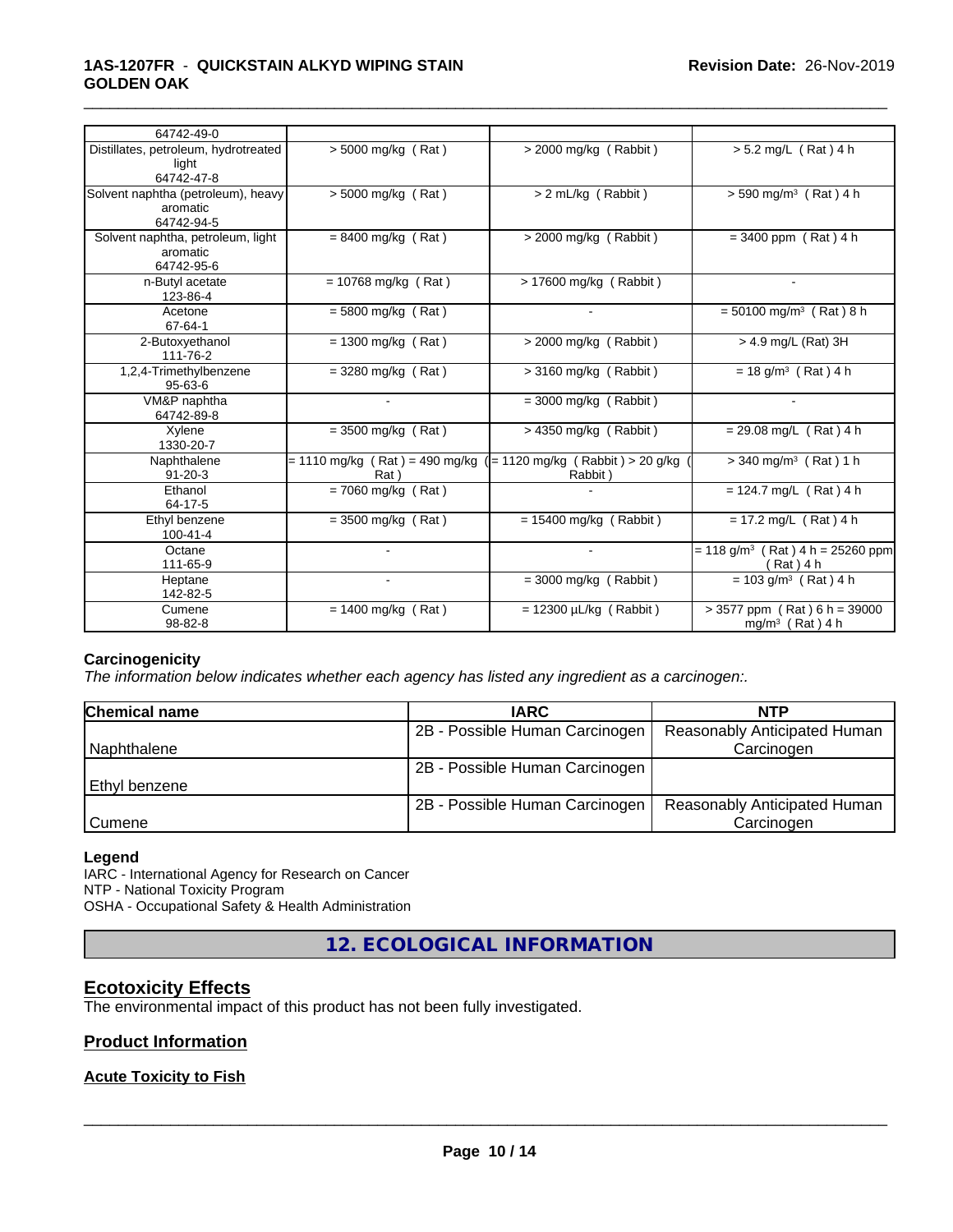#### No information available

#### **Acute Toxicity to Aquatic Invertebrates** No information available

**Acute Toxicity to Aquatic Plants** No information available

#### **Persistence / Degradability**

No information available.

#### **Bioaccumulation**

There is no data for this product.

## **Mobility in Environmental Media**

No information available.

#### **Ozone**

No information available

## **Component Information**

#### **Acute Toxicity to Fish**

n-Butyl acetate LC50: 18 mg/L (Fathead Minnow - 96 hr.) Acetone LC50: 8300 (Bluegill - 96 hr.) mg/L 2-Butoxyethanol LC50: 1490 mg/L (Bluegill sunfish - 96 hr.) **Xylene** LC50: 13.5 mg/L (Rainbow Trout - 96 hr.) Ethyl benzene LC50: 12.1 mg/L (Fathead Minnow - 96 hr.)

#### **Acute Toxicity to Aquatic Invertebrates**

n-Butyl acetate EC50: 72.8 mg/L (Daphnia magna - 48 hr.) Acetone EC50: 12600 mg/L (Daphnia magna - 48 hr.) Ethyl benzene EC50: 1.8 mg/L (Daphnia magna - 48 hr.)

#### **Acute Toxicity to Aquatic Plants**

n-Butyl acetate EC50: 674.7 mg/L (Green algae (Scenedesmus subspicatus), 72 hrs.) Ethyl benzene \_\_\_\_\_\_\_\_\_\_\_\_\_\_\_\_\_\_\_\_\_\_\_\_\_\_\_\_\_\_\_\_\_\_\_\_\_\_\_\_\_\_\_\_\_\_\_\_\_\_\_\_\_\_\_\_\_\_\_\_\_\_\_\_\_\_\_\_\_\_\_\_\_\_\_\_\_\_\_\_\_\_\_\_\_\_\_\_\_\_\_\_\_ EC50: 4.6 mg/L (Green algae (Scenedesmus subspicatus), 72 hrs.)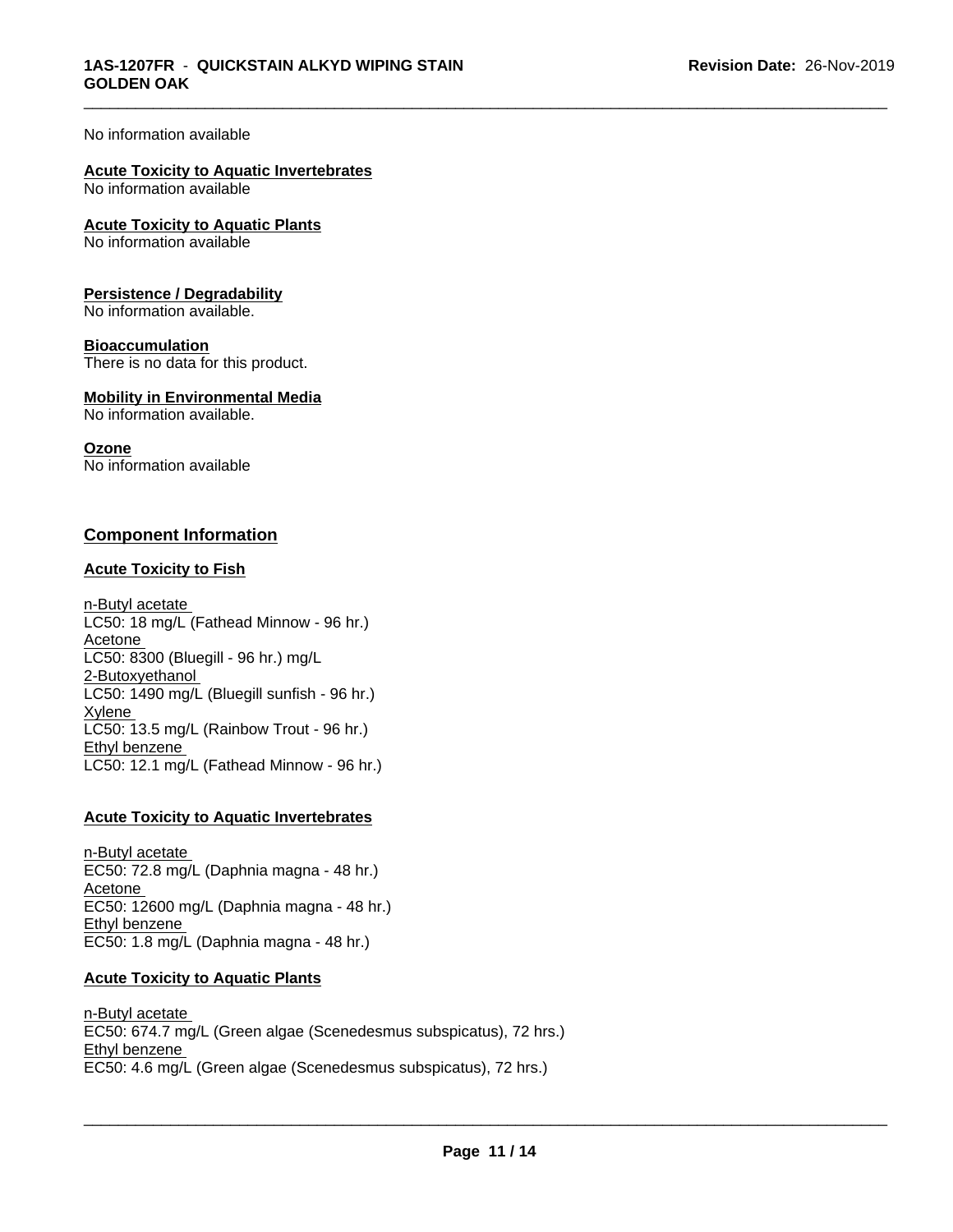## **13. DISPOSAL CONSIDERATIONS**

**Waste Disposal Method Dispose of in accordance with federal, state, provincial,** and local regulations. Local requirements may vary, consult your sanitation department or state-designated environmental protection agency for more disposal options.

**Empty Container Warning <b>Emptied** Containers may retain product residue. Follow label warnings even after container is emptied. Residual vapors may explode on ignition.

**14. TRANSPORT INFORMATION**

**TDG**

**Proper Shipping Name PAINT Hazard class** 3 **UN-No.** UN1263 **Packing Group III Description** UN1263, PAINT, 3, II

\_\_\_\_\_\_\_\_\_\_\_\_\_\_\_\_\_\_\_\_\_\_\_\_\_\_\_\_\_\_\_\_\_\_\_\_\_\_\_\_\_\_\_\_\_\_\_\_\_\_\_\_\_\_\_\_\_\_\_\_\_\_\_\_\_\_\_\_\_\_\_\_\_\_\_\_\_\_\_\_\_\_\_\_\_\_\_\_\_\_\_\_\_

**ICAO / IATA** Contact the preparer for further information.

**IMDG / IMO Contact the preparer for further information.** 

## **15. REGULATORY INFORMATION**

## **International Inventories**

| <b>TSCA: United States</b> | Yes - All components are listed or exempt. |
|----------------------------|--------------------------------------------|
| DSL: Canada                | No - Not all of the components are listed. |
|                            | One or more component is listed on NDSL.   |

## **National Pollutant Release Inventory (NPRI)**

#### **NPRI Parts 1- 4**

This product contains the following Parts 1-4 NPRI chemicals:

| <b>Chemical name</b>   | CAS No.       | Weight-%       | <b>NPRI Parts 1-4</b> |
|------------------------|---------------|----------------|-----------------------|
| 2-Butoxyethanol        | 111-76-2      | $1 - 5%$       | Listed                |
| 1,2,4-Trimethylbenzene | $95 - 63 - 6$ | $1 - 5%$       | Listed                |
| Xvlene                 | 1330-20-7     | $1 - 5%$       | Listed                |
| Naphthalene            | $91 - 20 - 3$ | $0.5 - 1\%$    | Listed                |
| Ethyl benzene          | 100-41-4      | $0.25 - 0.5\%$ | Listed                |
| Cumene                 | 98-82-8       | $0.1 - 0.25\%$ | Listed                |
|                        |               |                |                       |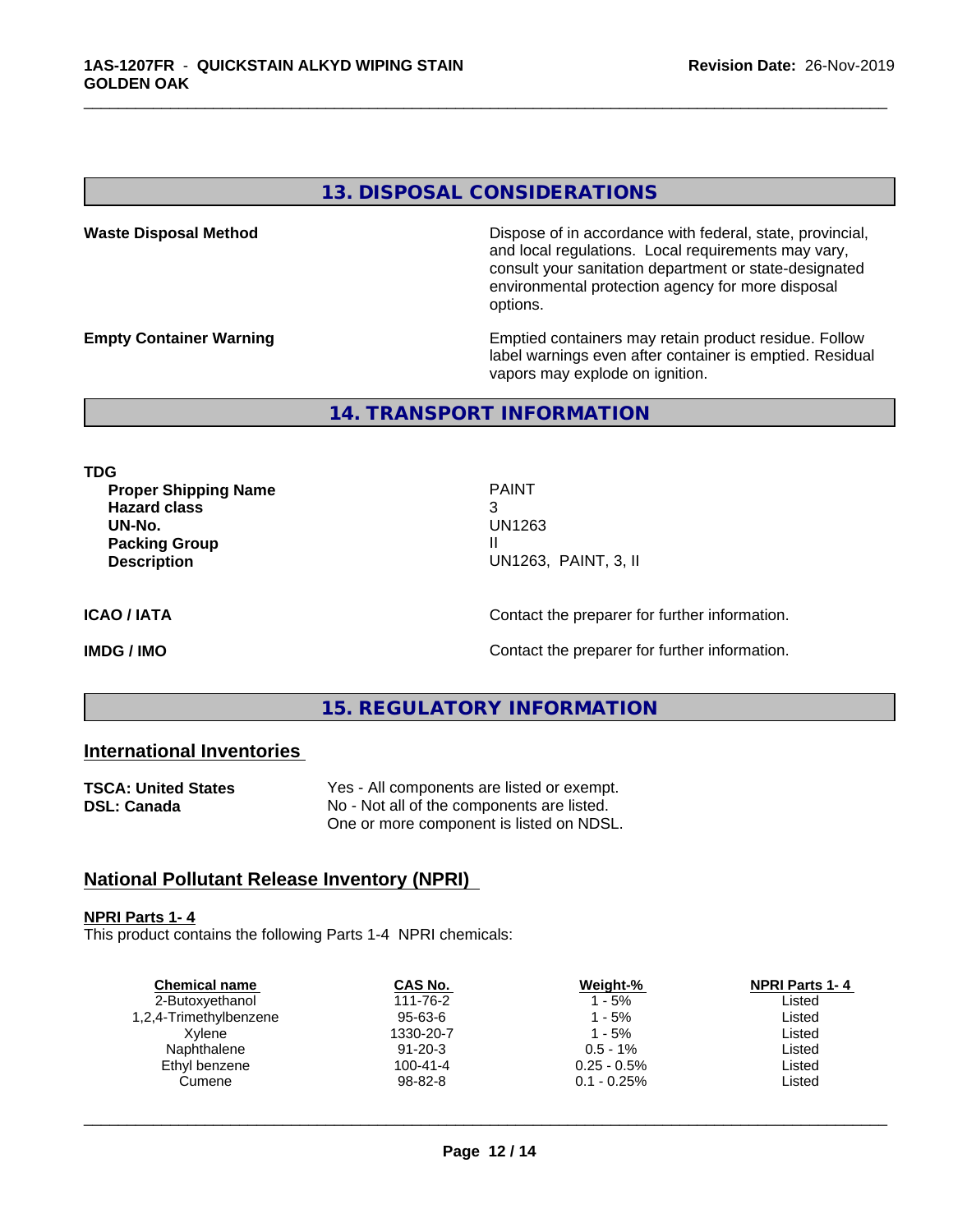### **NPRI Part 5**

This product contains the following NPRI Part 5 Chemicals:

| <b>Chemical name</b>                 | CAS No.       | Weight-%    | <b>NPRI Part 5</b> |  |
|--------------------------------------|---------------|-------------|--------------------|--|
| Distillates, petroleum, hydrotreated | 64742-47-8    | $5 - 10%$   | Listed             |  |
| liaht                                |               |             |                    |  |
| Solvent naphtha (petroleum), heavy   | 64742-94-5    | $5 - 10%$   | Listed             |  |
| aromatic                             |               |             |                    |  |
| Solvent naphtha, petroleum, light    | 64742-95-6    | $3 - 7%$    | Listed             |  |
| aromatic                             |               |             |                    |  |
| n-Butyl acetate                      | 123-86-4      | $3 - 7%$    | Listed             |  |
| 2-Butoxyethanol                      | 111-76-2      | $1 - 5%$    | Listed             |  |
| Stoddard solvent                     | 8052-41-3     | $1 - 5%$    | Listed             |  |
| 1,2,4-Trimethylbenzene               | $95 - 63 - 6$ | $1 - 5%$    | Listed             |  |
| VM&P naphtha                         | 64742-89-8    | $1 - 5%$    | Listed             |  |
| Xvlene                               | 1330-20-7     | $1 - 5%$    | Listed             |  |
| Ethanol                              | 64-17-5       | $0.5 - 1\%$ | Listed             |  |

\_\_\_\_\_\_\_\_\_\_\_\_\_\_\_\_\_\_\_\_\_\_\_\_\_\_\_\_\_\_\_\_\_\_\_\_\_\_\_\_\_\_\_\_\_\_\_\_\_\_\_\_\_\_\_\_\_\_\_\_\_\_\_\_\_\_\_\_\_\_\_\_\_\_\_\_\_\_\_\_\_\_\_\_\_\_\_\_\_\_\_\_\_

# **WHMIS Regulatory Status**

This product has been classified in accordance with the hazard criteria of the Hazardous Products Regulations (HPR) and the SDS contains all the information required by the HPR.

|                                                                                                                                                       |                                                    | <b>16. OTHER INFORMATION</b>                                                                                                                                                                                                                                                                                                                                                                                                                                                                                                                                                                                                                                                                                                                                                                                |                      |          |  |
|-------------------------------------------------------------------------------------------------------------------------------------------------------|----------------------------------------------------|-------------------------------------------------------------------------------------------------------------------------------------------------------------------------------------------------------------------------------------------------------------------------------------------------------------------------------------------------------------------------------------------------------------------------------------------------------------------------------------------------------------------------------------------------------------------------------------------------------------------------------------------------------------------------------------------------------------------------------------------------------------------------------------------------------------|----------------------|----------|--|
| HMIS -                                                                                                                                                | Health: $2^*$                                      | <b>Flammability: 3</b>                                                                                                                                                                                                                                                                                                                                                                                                                                                                                                                                                                                                                                                                                                                                                                                      | <b>Reactivity: 0</b> | $PPE: -$ |  |
| <b>HMIS Legend</b><br>0 - Minimal Hazard<br>1 - Slight Hazard<br>2 - Moderate Hazard<br>3 - Serious Hazard<br>4 - Severe Hazard<br>* - Chronic Hazard | present under the actual normal conditions of use. | X - Consult your supervisor or S.O.P. for "Special" handling instructions.<br>Note: The PPE rating has intentionally been left blank. Choose appropriate PPE that will protect employees from the hazards the material will<br>Caution: HMIS® ratings are based on a 0-4 rating scale, with 0 representing minimal hazards or risks, and 4 representing significant hazards or<br>risks. Although HMIS® ratings are not required on MSDSs under 29 CFR 1910.1200, the preparer, has chosen to provide them. HMIS® ratings are<br>to be used only in conjunction with a fully implemented HMIS® program by workers who have received appropriate HMIS® training. HMIS® is a<br>registered trade and service mark of the NPCA. HMIS® materials may be purchased exclusively from J. J. Keller (800) 327-6868. |                      |          |  |
|                                                                                                                                                       |                                                    | WARNING! If you scrape, sand, or remove old paint, you may release lead dust. LEAD IS TOXIC. EXPOSURE TO<br>LEAD DUST CAN CAUSE SERIOUS ILLNESS, SUCH AS BRAIN DAMAGE, ESPECIALLY IN CHILDREN.<br>PREGNANT WOMEN SHOULD ALSO AVOID EXPOSURE. Wear a NIOSH approved respirator to control lead                                                                                                                                                                                                                                                                                                                                                                                                                                                                                                               |                      |          |  |

**Prepared By** Product Stewardship Department